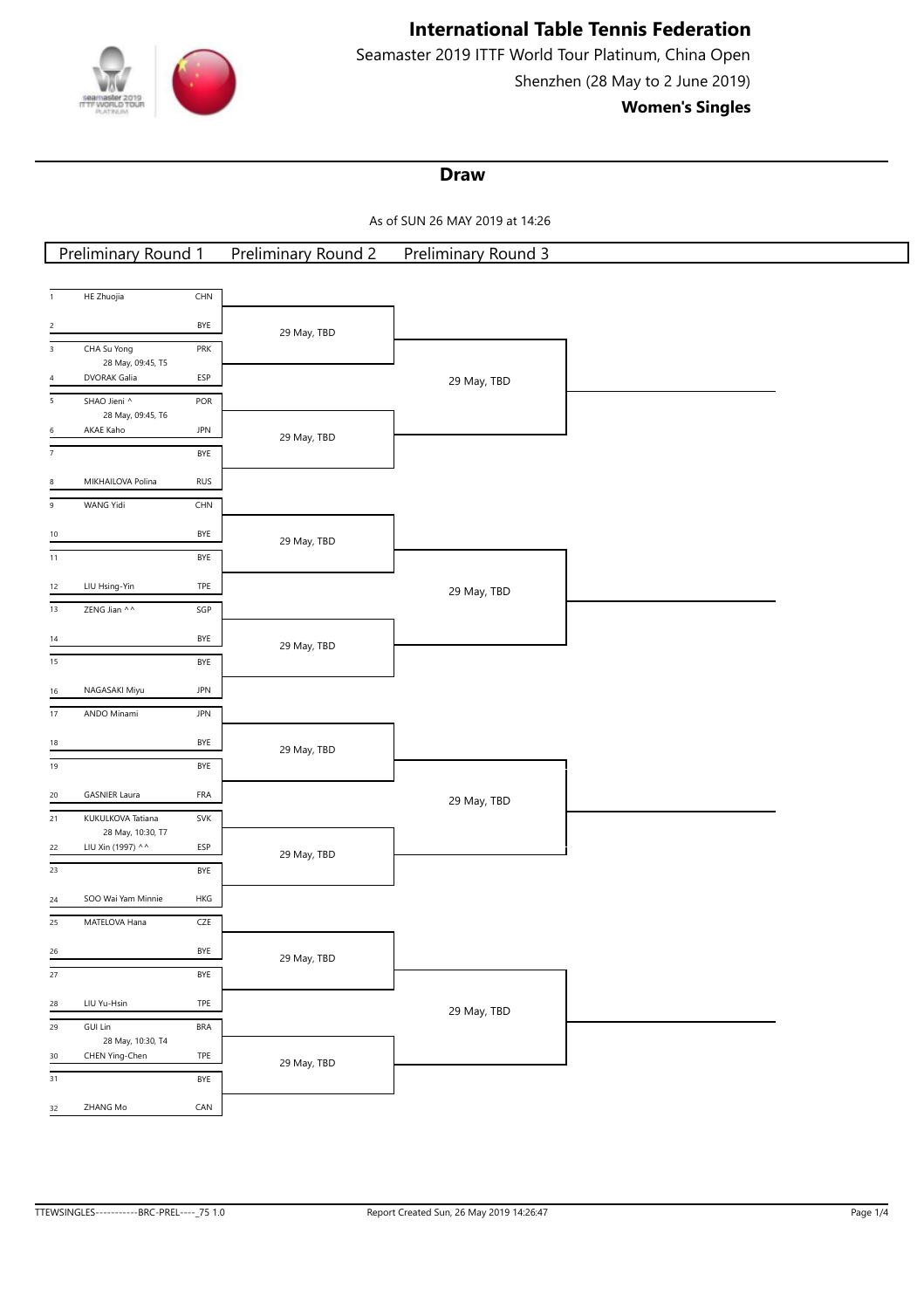

Seamaster 2019 ITTF World Tour Platinum, China Open Shenzhen (28 May to 2 June 2019)

**Women's Singles**

## **Draw**

As of SUN 26 MAY 2019 at 14:26

| <b>Preliminary Round 1</b>                               | <b>Preliminary Round 2</b> | <b>Preliminary Round 3</b> |  |
|----------------------------------------------------------|----------------------------|----------------------------|--|
|                                                          |                            |                            |  |
| HASHIMOTO Honoka<br>$\mathsf{JPN}$<br>33                 |                            |                            |  |
| BYE<br>34                                                | 29 May, TBD                |                            |  |
| 35<br>BYE                                                |                            |                            |  |
| PRK<br>KIM Nam Hae<br>36                                 |                            | 29 May, TBD                |  |
| CHA Hyo Sim<br>37<br>PRK                                 |                            |                            |  |
| 28 May, 09:45, T3                                        |                            |                            |  |
| YUAN Jia Nan ^<br>FRA<br>38<br>BYE<br>39                 | 29 May, TBD                |                            |  |
|                                                          |                            |                            |  |
| TAKAHASHI Bruna<br>BRA<br>40                             |                            |                            |  |
| XIAO Maria<br>ESP<br>41                                  |                            |                            |  |
| BYE<br>42                                                | 29 May, TBD                |                            |  |
| <b>QIAN Tianyi</b><br>$\mathsf{CHN}\xspace$<br>43        |                            |                            |  |
| 28 May, 09:45, T1<br>LI Ching Wan<br>HKG<br>44           |                            | 29 May, TBD                |  |
| PUR<br>$45\,$<br>DIAZ Melanie                            |                            |                            |  |
| BYE<br>46                                                |                            |                            |  |
| $\overline{47}$<br>BYE                                   | 29 May, TBD                |                            |  |
|                                                          |                            |                            |  |
| LEE Ho Ching<br>HKG<br>48                                |                            |                            |  |
| $49\,$<br><b>JPN</b><br>HAYATA Hina                      |                            |                            |  |
| BYE<br>50                                                | 29 May, TBD                |                            |  |
| $51\,$<br>BYE                                            |                            |                            |  |
| PICCOLIN Giorgia<br>ITA<br>52                            |                            | 29 May, TBD                |  |
| 53<br>PYON Song Gyong<br>PRK                             |                            |                            |  |
| 28 May, 10:30, T1<br>ALTINKAYA Sibel ^<br>TUR<br>54      |                            |                            |  |
| 55<br>BYE                                                | 29 May, TBD                |                            |  |
| CHN<br><b>GU Yuting</b><br>56                            |                            |                            |  |
| $57\,$<br>SVK<br>BALAZOVA Barbora                        |                            |                            |  |
|                                                          |                            |                            |  |
| BYE<br>58                                                | 29 May, TBD                |                            |  |
| 59<br>NAKAMORI Honami<br><b>JPN</b><br>28 May, 09:45, T8 |                            |                            |  |
| WANG Yi-Ju<br>TPE<br>60                                  |                            | 29 May, TBD                |  |
| $61\,$<br>TAILAKOVA Mariia<br><b>RUS</b>                 |                            |                            |  |
| BYE<br>62                                                | 29 May, TBD                |                            |  |
| 63<br>BYE                                                |                            |                            |  |
| KATO Miyu<br>JPN<br>64                                   |                            |                            |  |
|                                                          |                            |                            |  |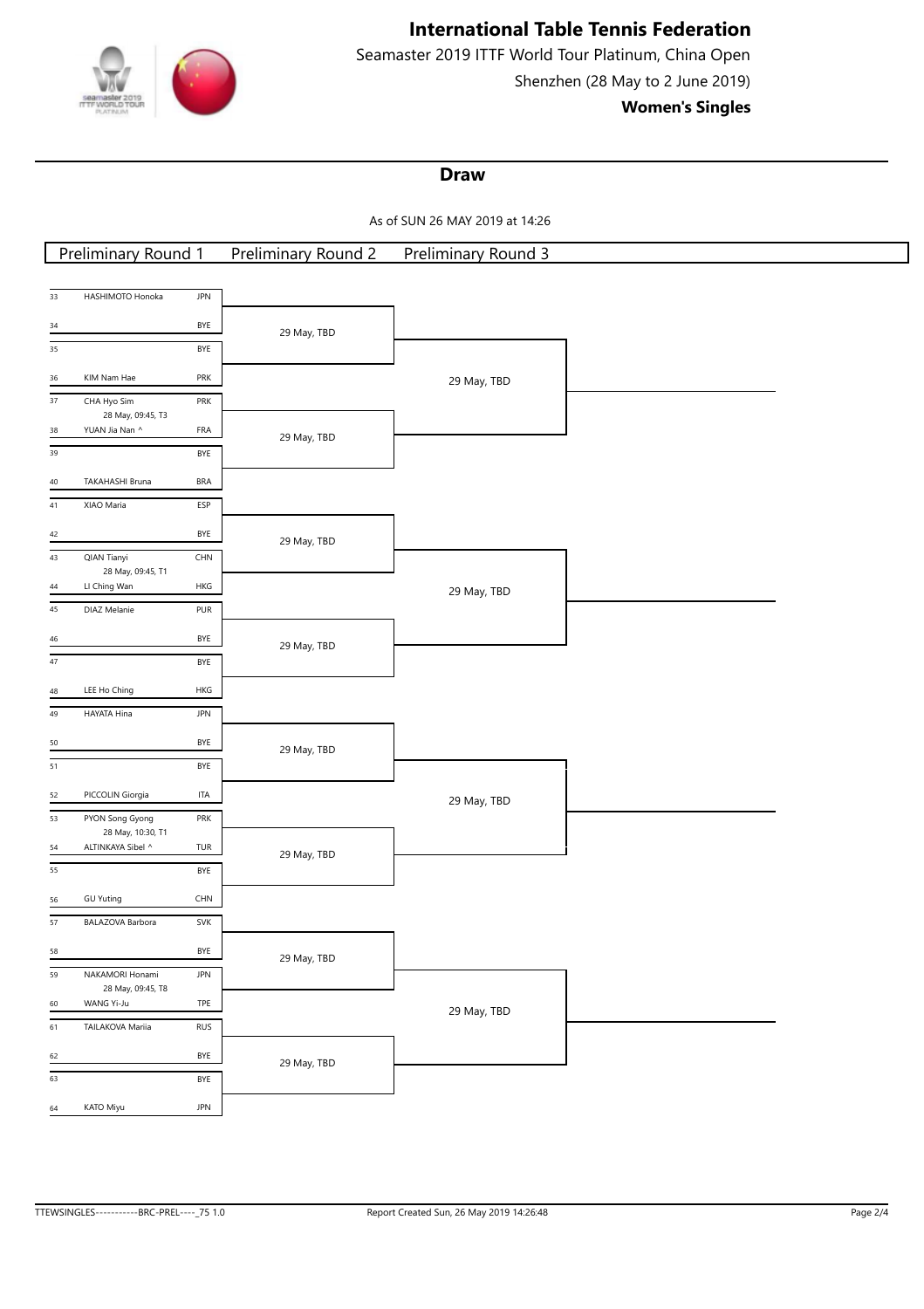

Seamaster 2019 ITTF World Tour Platinum, China Open Shenzhen (28 May to 2 June 2019)

**Women's Singles**

## **Draw**

As of SUN 26 MAY 2019 at 14:26

| <b>Preliminary Round 1</b>                                               | Preliminary Round 2 | <b>Preliminary Round 3</b> |  |
|--------------------------------------------------------------------------|---------------------|----------------------------|--|
|                                                                          |                     |                            |  |
| SHAN Xiaona ^<br>$\overline{\mathsf{GER}}$<br>65                         |                     |                            |  |
| BYE<br>66                                                                | 29 May, TBD         |                            |  |
| 67<br>BYE                                                                |                     |                            |  |
| TPE<br>SU Pei-Ling<br>68                                                 |                     | 29 May, TBD                |  |
| 69<br>LIN Chia-Hsuan<br>TPE                                              |                     |                            |  |
| BYE<br>70                                                                | 29 May, TBD         |                            |  |
| $\overline{71}$<br>BYE                                                   |                     |                            |  |
| SOLJA Amelie<br>AUT<br>$72\,$                                            |                     |                            |  |
| $\frac{1}{73}$<br>NG Wing Nam<br>HKG                                     |                     |                            |  |
| <b>BYE</b><br>$74\,$                                                     |                     |                            |  |
| LUPULESKU Anelia<br>SRB<br>$75\,$                                        | 29 May, TBD         |                            |  |
| 28 May, 10:30, T3<br><b>JPN</b><br>KIHARA Miyuu<br>76                    |                     |                            |  |
| <b>VERMAAS Kim</b><br>$\sf{NED}$<br>$77\,$                               |                     | 29 May, TBD                |  |
| 28 May, 09:45, T2<br>LEE En-Chi<br>TPE<br>${\bf 78}$                     |                     |                            |  |
| 79<br>BYE                                                                | 29 May, TBD         |                            |  |
| DIAZ Adriana<br>PUR<br>80                                                |                     |                            |  |
| 81<br>YU Fu ^<br>POR                                                     |                     |                            |  |
| BYE<br>82                                                                |                     |                            |  |
| 83<br>HUANG Yi-Hua<br>TPE                                                | 29 May, TBD         |                            |  |
| 28 May, 10:30, T8                                                        |                     |                            |  |
| MATSUDAIRA Shiho<br>JPN<br>84<br>HAMAMOTO Yui ^^<br>85<br>$\mathsf{AUT}$ |                     | 29 May, TBD                |  |
| 28 May, 09:45, T7                                                        |                     |                            |  |
| LEE Yu-Peng<br>TPE<br>86<br>$\overline{87}$<br>BYE                       | 29 May, TBD         |                            |  |
|                                                                          |                     |                            |  |
| MITTELHAM Nina<br>GER<br>88<br>LUX<br>89                                 |                     |                            |  |
| NI Xia Lian                                                              |                     |                            |  |
| BYE<br>$\frac{90}{2}$                                                    | 29 May, TBD         |                            |  |
| 91<br>BYE                                                                |                     |                            |  |
| LIU Qi<br>HKG<br>92                                                      |                     | 29 May, TBD                |  |
| 93<br>MAK Tze Wing<br>HKG                                                |                     |                            |  |
| BYE<br>94                                                                | 29 May, TBD         |                            |  |
| 95<br>BYE                                                                |                     |                            |  |
| LI Jie<br>NED<br>96                                                      |                     |                            |  |